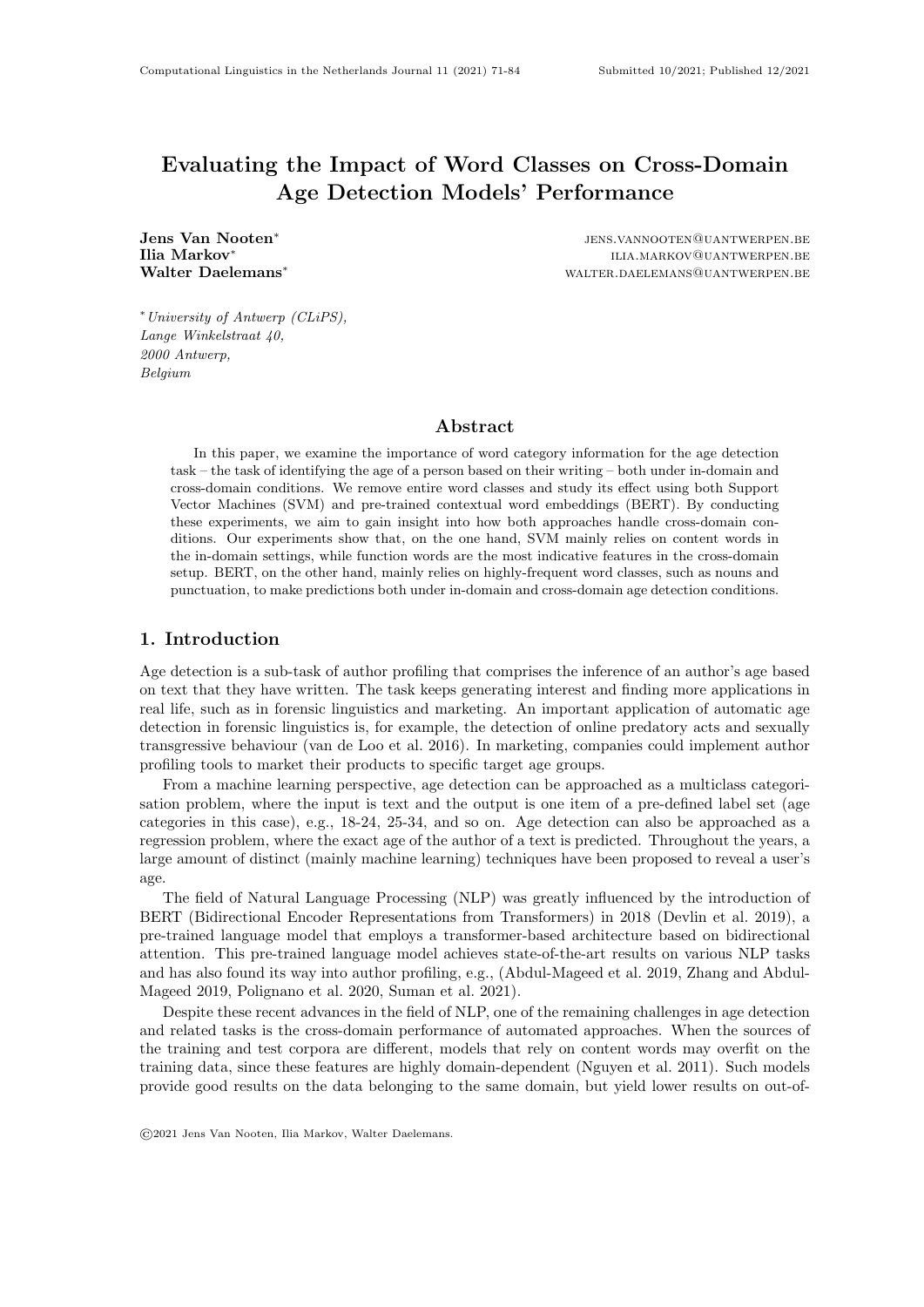domain data, while in real-word applications cross-domain scalability is essential, that is, models have to generalise well across different domains and topics, since test data is often from a different source than the data that the models are trained on.

In this paper, we examine the importance of word classes under in-domain and cross-domain age detection conditions by conducting part-of-speech (POS) ablation experiments (removing entire word classes) and evaluating the performance of Support Vector Machines (SVM), on the one hand, and a pre-trained language model (BERT), on the other hand, on the modified data. Though we realise that a direct comparison of the two models is not feasible due to the different nature of these models: SVM builds feature vectors directly from the manipulated data, while BERT is pre-trained on a large amount of texts and is only confronted with manipulated data during fine-tuning, by removing entire word classes and analyzing the most indicative word classes each of the models relies on when making predictions, we attempt to gain insight into how the two approaches handle cross-domain conditions. Since the lexical overlap between datasets in a cross-domain condition is likely to be quite low, our expectation is that removing content word POS classes will decrease in-domain but increase cross-domain performance of the models.

## 2. Related Work

#### 2.1 Conventional machine learning approaches for age detection

Age-related language variation has been discussed in numerous studies for several languages in the field of sociolinguistics; e.g., Rickford and Mackenzie (2013) researched the usage of vernacular English in several subjects over time. The researchers found that the habitual usage of vernacular English decreased as the subjects grew older. Additionally, in (Barbieri 2008) a number of discriminative features for younger people are derived from a corpus of spoken American English. One of the observations included that young people tended to use more discourse markers, such as 'like', 'just', 'okay', 'yeah', 'I mean', 'I guess', 'kinda' and 'sorta'. Moreover, young people were found to use more personal pronouns in discourse. In contrast, older people tended to use fewer discourse markers, fewer personal pronouns, more positive emotion words, more future tense and fewer past tense verbs.

Due to the wide-spread popularity of blogging and social media, on the one hand, and computational developments, on the other hand, the research into age-related stylistic variation gained a significant boost in insights and techniques. Argamon et al. (2009) discern two different feature types for the author profiling task, namely content-based features (individual words related to topics) and style-based features (e.g., function words). The importance of function words in day-to-day conversation and social interactions has been researched in (Chung and Pennebaker 2007). The authors concluded that function words "carry an array of psychological meanings and set the tone for social interactions".

Early attempts at age prediction, as in (Schler et al. 2006), already consisted of extracting function words and POS tags in combination with content words. Later approaches also included several other feature types, such as subtrees of syntactic trees (Johannsen et al. 2015), bleached text (van der Goot et al. 2018) and relative frequencies of function words (Rangel et al. 2015, Pardo et al. 2016).

However, a great number of approaches for age detection mainly focused on content-based features such as word and lemma n-grams (Rangel et al. 2015, Pardo et al. 2016, Shrestha et al. 2016). Though these features yield high results for the in-domain age prediction task, they are prone to overfitting and limit the model's applicability in cross-domain conditions (Argamon et al. 2009, Nguyen et al. 2011).

Several researchers focused on age detection in a cross-domain condition for the PAN'16 author profiling competition (Pardo et al. 2016). For example, Modaresi et al. (2016) used word unigrams, word bigrams, character 4-grams, the average amount of spelling errors and punctuation features,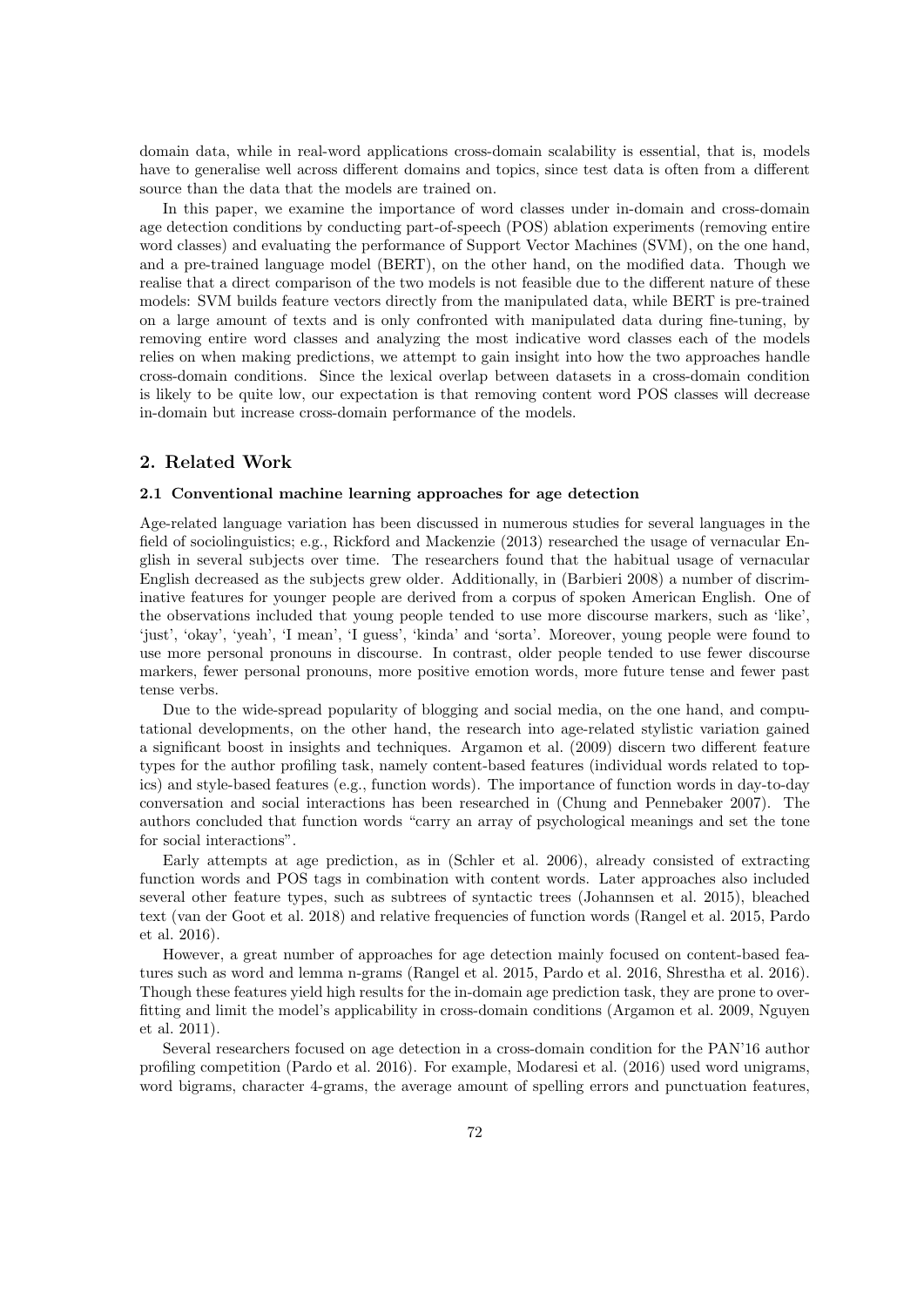and reached an accuracy of 51.28% for six classes. For the same competition, Bilan and Zhekova (2016) constructed a model based on more abstract features, such as dictionary-based (e.g., stop words, connective words and emotion words), POS-based, text-structure-based (e.g., type/token ratio, average word length) and stylistic features (e.g., frequency of different adjectival and adverbial suffixes). Using this approach, they reached an accuracy score of 44.87% for English.

#### 2.2 Neural network approaches for age detection

In more recent years, researchers shifted their attention to applying neural networks for author profiling. For example, Chen et al. (2019) implemented LSTM (Long-Short-Term-Memory) neural networks (Hochreiter and Schmidhuber 1997) to jointly learn age classification and regression models. Additionally, with the rise of BERT in 2018 (Devlin et al. 2019), this state-of-the-art language model has also been employed for age prediction, e.g., (Abdul-Mageed et al. 2019, Zhang and Abdul-Mageed 2019, Polignano et al. 2020, Suman et al. 2021).

Abdul-Mageed et al. (2019) used sentence-level representations from BERT for multi-task learning, i.e., jointly predicting the age (three classes) and gender of an author. Using BERT, they achieved an accuracy score of 50.95% for the age prediction task. Polignano et al. (2020) also used contextualised sentence embeddings from BERT to predict an author's age (besides gender, fame and occupation). Age prediction was approached as a linear regression problem, where the birth year was to be predicted. BERT outperformed SVM on all of the tasks, reaching an accuracy of 83% for age detection.

In order to assess the quality of datasets for natural language inference, Talman et al. (2021) corrupted the data in several benchmark datasets. By removing entire word classes, the authors showed that the performance of the BERT model is the lowest when content-bearing words, such as nouns and verbs, were removed from the datasets. It should also be noted that the performance of the models did not drop significantly, which as the researchers suggest, might be due to "other clues and biases" left in the data.

The role of pre-processing has also been explored for gender prediction by Alzahrani and Jololian (2021). The researchers examined different commonly used pre-processing techniques from the PAN'16 competition and found that the BERT model that was trained on data without any preprocessing (e.g., removal of punctuation and stop words) achieved the highest result.

In this paper, we zoom in on different part-of-speech categories and examine their importance in the in-domain and cross-domain age detection settings. We remove entire word classes and evaluate its impact on the performance of SVM and BERT models.

#### 2.3 Datasets

In order to evaluate the importance of features based on their grammatical categories, we conducted experiments on four datasets designed for the age detection task, namely the PAN'15 dataset (Rangel et al. 20[1](#page-2-0)5), the PAN'16 dataset (Pardo et al. 2016), the WebMD dataset<sup>1</sup> and the Blog Authorship Corpus (Schler et al. 2006). For the PAN'15 and PAN'16 datasets, only the English subsets were used. More information about the genres, number of entries, number of authors, and number of tokens in the datasets can be found in Table [1.](#page-3-0)

In order to limit user bias in the in-domain conditions, authors from the training sets in the PAN 15 and 16 datasets, and in the Blog Authorship Corpus did not appear in the test set. We used 15% of the dataset as test data for the in-domain experiments<sup>[2](#page-2-1)</sup>, and all available age categories in each dataset (see Table [2\)](#page-3-1).

In order to conduct cross-domain experiments with as many age categories as possible, all age categories in the datasets were converted to 18-24, 25-34 and 35-xx. The transformed classes are

<span id="page-2-0"></span><sup>1.</sup> More information about this dataset can be found on www.kaggle.com/rohanharode07/webmd-drug-reviewsdataset.

<span id="page-2-1"></span><sup>2.</sup> The gold labels for the test sets used in the PAN'15 and PAN'16 competitions are not made available.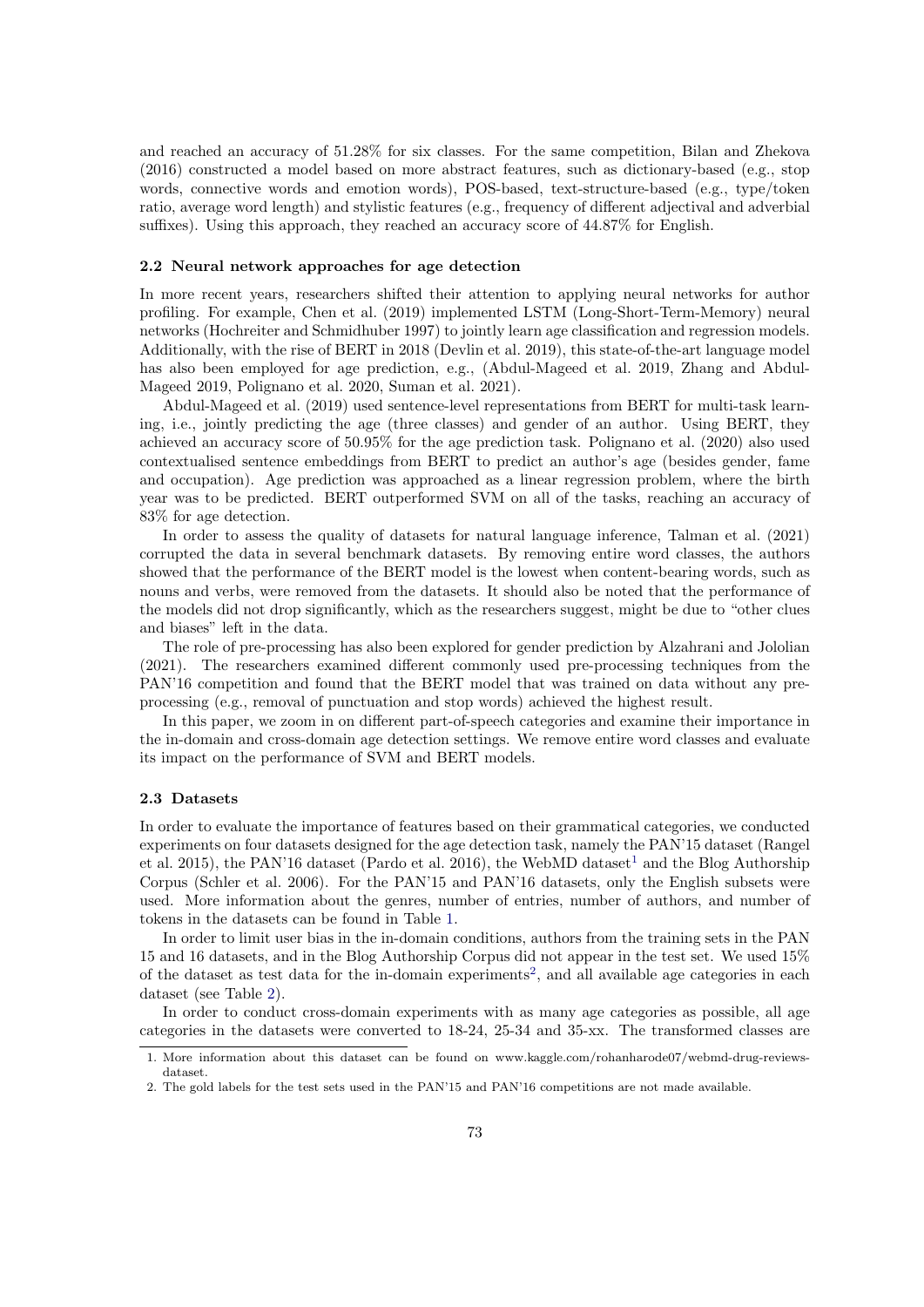<span id="page-3-0"></span>

| Dataset                   | Genre        | Number of<br>entries | Authors | Avg. number of<br>tokens per entry | Total number<br>of tokens |
|---------------------------|--------------|----------------------|---------|------------------------------------|---------------------------|
| PAN'15                    | Tweets       | 13,446               | 152     | 15                                 | 201,264                   |
| PAN'16                    | Tweets       | 174,565              | 402     | 17                                 | 2,936,540                 |
| WebMD                     | User reviews | 340,546              | N/A     | 67                                 | 22,831,929                |
| Blog Authorship<br>Corpus | <b>Blogs</b> | 609,164              | 18.978  | 251                                | 152,643,858               |

Table 1: Statistics of the datasets used for the experiments.

summarised in Table [2.](#page-3-1) For the cross-domain experiments when PAN data was used, the training partitions of the PAN'15 and PAN'16 datasets were merged to obtain more data for training the supervised approaches described below. For the cross-domain experiment where the Blog Authorship Corpus and the WebMD dataset were used, all authors below the age of 18 were removed. The statistics for the datasets used for the cross-domain experiments in terms of the number of entries for each age category can be found in Table [3.](#page-3-2)

<span id="page-3-1"></span>

| <b>PAN'15</b> | PAN'16    | WebMD     | <b>Blog Authorship</b> | Combined age |
|---------------|-----------|-----------|------------------------|--------------|
|               |           |           | Corpus                 | category     |
|               |           | xx-18     | $xx-18$                |              |
|               |           | (10,024)  | (203, 935)             |              |
| 18-24         | 18-24     | $19-24$   | 18-24                  | 18-24        |
| (5,363)       | (11, 546) | (24, 230) | (138, 124)             |              |
| 25-34         | 25-34     | 25-34     | 25-34                  | 25-34        |
| (5,250)       | (58, 940) | (49,705)  | (187, 204)             |              |
| 35-49         | 35-49     | 35-44     | 35-49                  |              |
| (1, 840)      | (69, 802) | (55,010)  | (79, 901)              |              |
| $50 - xx$     | 50-64     | 45-54     |                        | $35 - xx$    |
| (993)         | (32, 927) | (80,032)  |                        |              |
|               | $65 - xx$ | 55-64     |                        |              |
|               | (1,350)   | (75, 129) |                        |              |
|               |           | 65-74     |                        |              |
|               |           | (41215)   |                        |              |
|               |           | $75 - xx$ |                        |              |
|               |           | (15, 225) |                        |              |

Table 2: Number of entries (provided in parentheses) per age category used for the in-domain experiments and the transformed classes for the cross-domain experiments.

<span id="page-3-2"></span>

| Dataset                | $# 18-24$ | $#25-34$ | $#35+$  | Total   |
|------------------------|-----------|----------|---------|---------|
| <b>PAN</b> '15         | 5.428     | 5.283    | 2.878   | 13.589  |
| PAN '16                | 11,869    | 60.202   | 106.341 | 178.412 |
| WebMD                  | 24.230    | 49.705   | 266.611 | 340.546 |
| Blog Authorship Corpus | 152.051   | 206.226  | 84.064  | 442.341 |

Table 3: Number of entries per age category in the datasets used for the cross-domain experiments.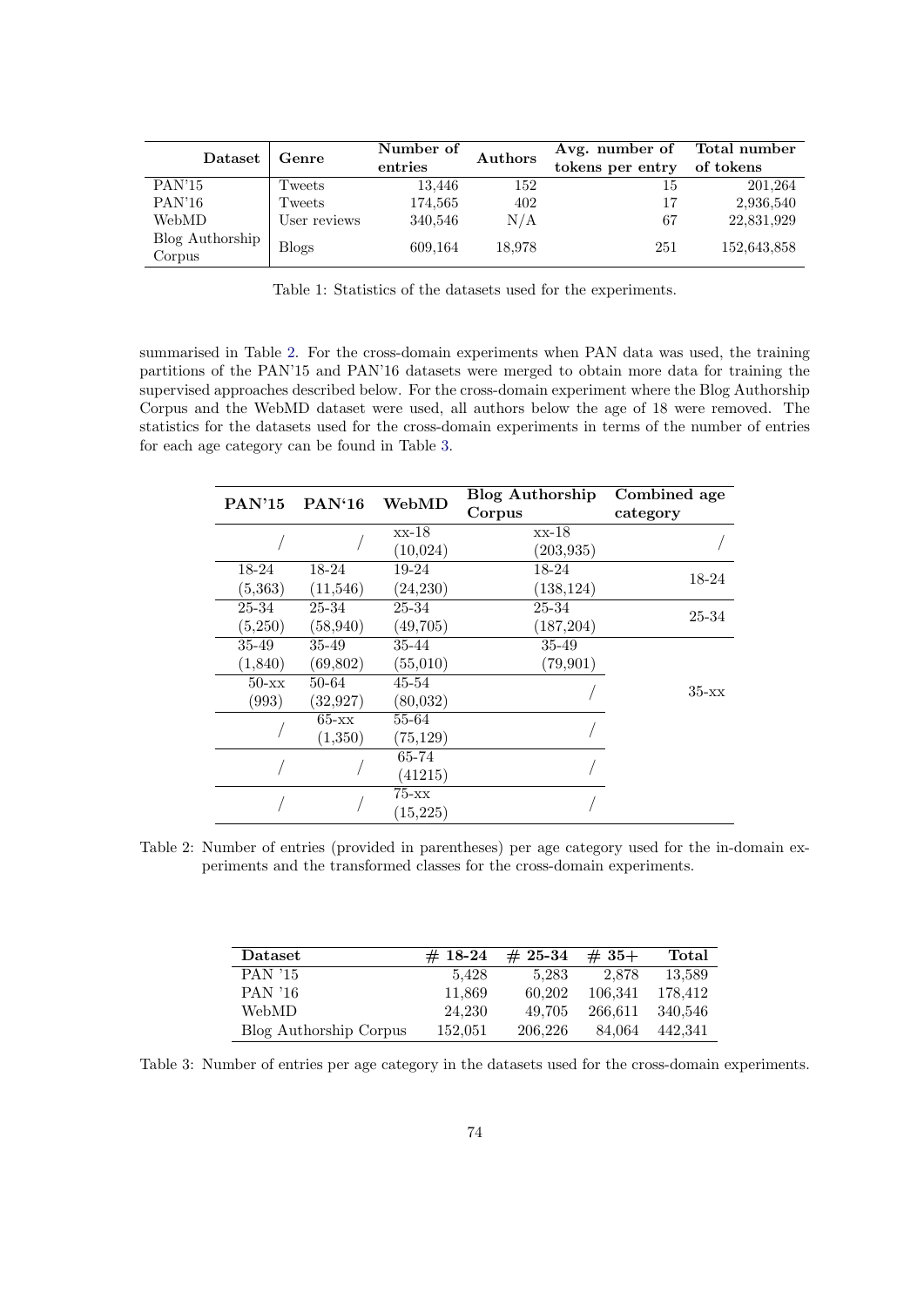# 3. Methodology

#### 3.1 Data pre-processing

Before conducting the experiments, all duplicate entries (and retweets, if applicable) in all the datasets were removed. For the experiments with Support Vector Machines, all entries were lowercased. Additionally, in the PAN'15 and PAN'16 datasets, all usernames, hashtags and URLs were replaced with placeholders. After this, we extracted POS tags using  $spaCy^{3}$  $spaCy^{3}$  $spaCy^{3}$ .

#### 3.2 Experimental setup

<span id="page-4-1"></span>We developed a suite of experiments in order to evaluate the importance of individual word classes both under in-domain and cross-domain age detection conditions. We conduct in-domain experiments on all four datasets described above, as well as carry out three cross-domain experiments (training on one dataset and testing on out-of-domain data), as summarised in Table [4.](#page-4-1)

| Condition    | Training data       | Test data           |
|--------------|---------------------|---------------------|
| In-domain    | PAN'15 (tweets)     | PAN'15 (tweets)     |
| In-domain    | PAN'16 (tweets)     | PAN'16 (tweets)     |
| In-domain    | WebMD (reviews)     | WebMD (reviews)     |
| In-domain    | Blog Corpus (blogs) | Blog Corpus(blogs)  |
| Cross-domain | PAN-data (tweets)   | Blog Corpus (blogs) |
| Cross-domain | PAN-data (tweets)   | WebMD (reviews)     |
| Cross-domain | Blog Corpus (blogs) | WebMD (reviews)     |

Table 4: Overview of the in-domain and cross-domain experimental setups. 'PAN-data' refers to a combination of the PAN'15 and PAN'16 datasets.

#### 3.2.1 SVM experiments

In order to examine the importance of individual word classes, POS ablation experiments were conducted. These experiments consisted of first training the SVM model using word  $n$ -gram features  $(n = 1-3)$  and evaluating its performance when all word classes are included and secondly redoing the experiments with all words of a particular POS tag (e.g., nouns) removed both from the training and test sets. The latter result was then subtracted from the former result. This was repeated for each of the 17 universal POS tags shown in Table [5.](#page-5-0) This experiment was conducted for all the in-domain and cross-domain experimental settings described above.

We used a Scikit-learn (version 0.24.1) implementation of the linear SVM classifier with the  $tf -idf$  weighting scheme. As the evaluation metric, we used F1-macro, since the class distributions in the datasets used are imbalanced.

#### 3.2.2 BERT experiments

For the experiments with BERT, we adopt the methodology proposed in (Talman et al. 2021), that is, removing entire word classes before fine-tuning (i.e., in the pre-processing stage), and subsequently fine-tuning and testing the model on the modified versions of the datasets. We used the BERT base model (cased) from the Hugging Face transformers library<sup>[4](#page-4-2)</sup>. The model was fine-tuned for one epoch with a learning rate of  $2 \times 10^{-5}$  and a batch size of 8. This was repeated for each of the 17 universal POS tags. For these experiments, we also used the F1-score macro.

<span id="page-4-0"></span><sup>3.</sup> https://spacy.io/usage/linguistic-features

<span id="page-4-2"></span><sup>4.</sup> https://huggingface.co/bert-base-cased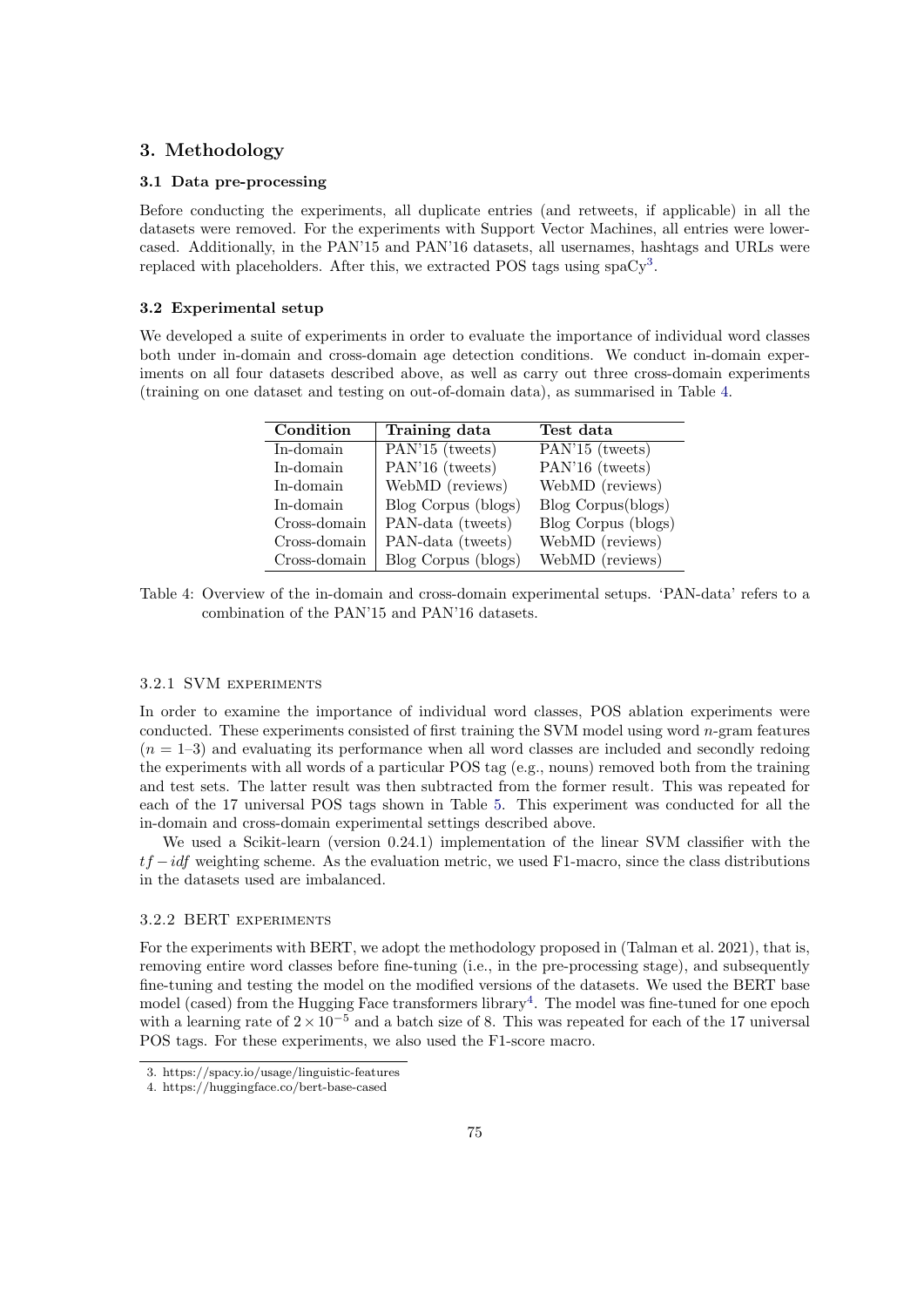<span id="page-5-0"></span>

| Tag          | Part Of Speech            |
|--------------|---------------------------|
| ADJ          | adjective                 |
| ADV          | adverb                    |
| ADP          | adposition                |
| AUX          | auxiliary                 |
| <b>CCONJ</b> | coordinating conjunction  |
| DET          | determiner                |
| <b>INTJ</b>  | interjection              |
| NOUN         | noun                      |
| NUM          | number                    |
| <b>PART</b>  | participle                |
| PROPN        | propernoun                |
| <b>PRON</b>  | pronoun                   |
| <b>PUNCT</b> | punctuation               |
| SCONJ        | subordinating conjunction |
| SYM          | symbol                    |
| VERB         | verb                      |
| X            | other                     |

Table 5: Universal POS tags used for the ablation experiments.

## 4. Results and Discussion

In this section, we discuss our experimental results. Tables with the detailed results are provided in the Appendix.

The in-domain experimental results show that discarding content words (such as nouns and proper nouns) and punctuation led to the highest score drop in the majority of cases both for the SVM and BERT models across all the datasets. While punctuation features are considered indicative both for age detection (Markov et al. 2016) and for other stylometry-related tasks, such as authorship attribution (Markov et al. 2018a) and native language identification (Markov et al. 2018b, Markov et al. 2020), the high score drops in terms of F1-score that are observed when nouns and proper nouns are removed may be caused by topic bias, that is, certain age groups in the in-domain datasets may discuss certain specific topics that other age groups do not discuss.

An anomaly across the datasets in terms of informative word classes is the WebMD dataset, where numbers were quite informative. We used the ELI[5](#page-5-1) library<sup>5</sup> to interpret the features used in the SVM model for predicting age labels. This revealed that the most informative features for each age category mention the author's actual age, e.g. 'am 28', 'am 23', '51', etc. Additional informative nouns also tended to refer to the age group that the user belongs to, e.g., 'college' (18-24), 'menopause' (45-54) and 'retired' (65-74).

In two cross-domain conditions (see Tables [16](#page-12-0) and [18\)](#page-12-1), we observed that for the SVM model, determiners, participles, auxiliaries, and pronouns, i.e., function words, were the most informative features, while the content-based features (i.e., proper nouns and nouns) were the least informative. The low importance of content words (proper nouns, nouns, etc.) in the cross-domain experiments with SVM (see Tables [16,](#page-12-0) [17](#page-12-0) and [18\)](#page-12-1) could be attributed to the low lexical overlap between the datasets used in the cross-domain experiments. We determined the lexical overlap between the lemmas of content words by selecting non-overlapping subsets of the datasets of the same size and calculating the Jaccard similarity scores. It was observed that the lexical overlap between the datasets of different domains was significantly lower than the lexical overlap between two partitions

<span id="page-5-1"></span><sup>5.</sup> ELI5 is a library designed for debugging machine learning algorithms and retrieving the most informative features. More information about this package can be found on https://eli5.readthedocs.io/en/latest/overview.html.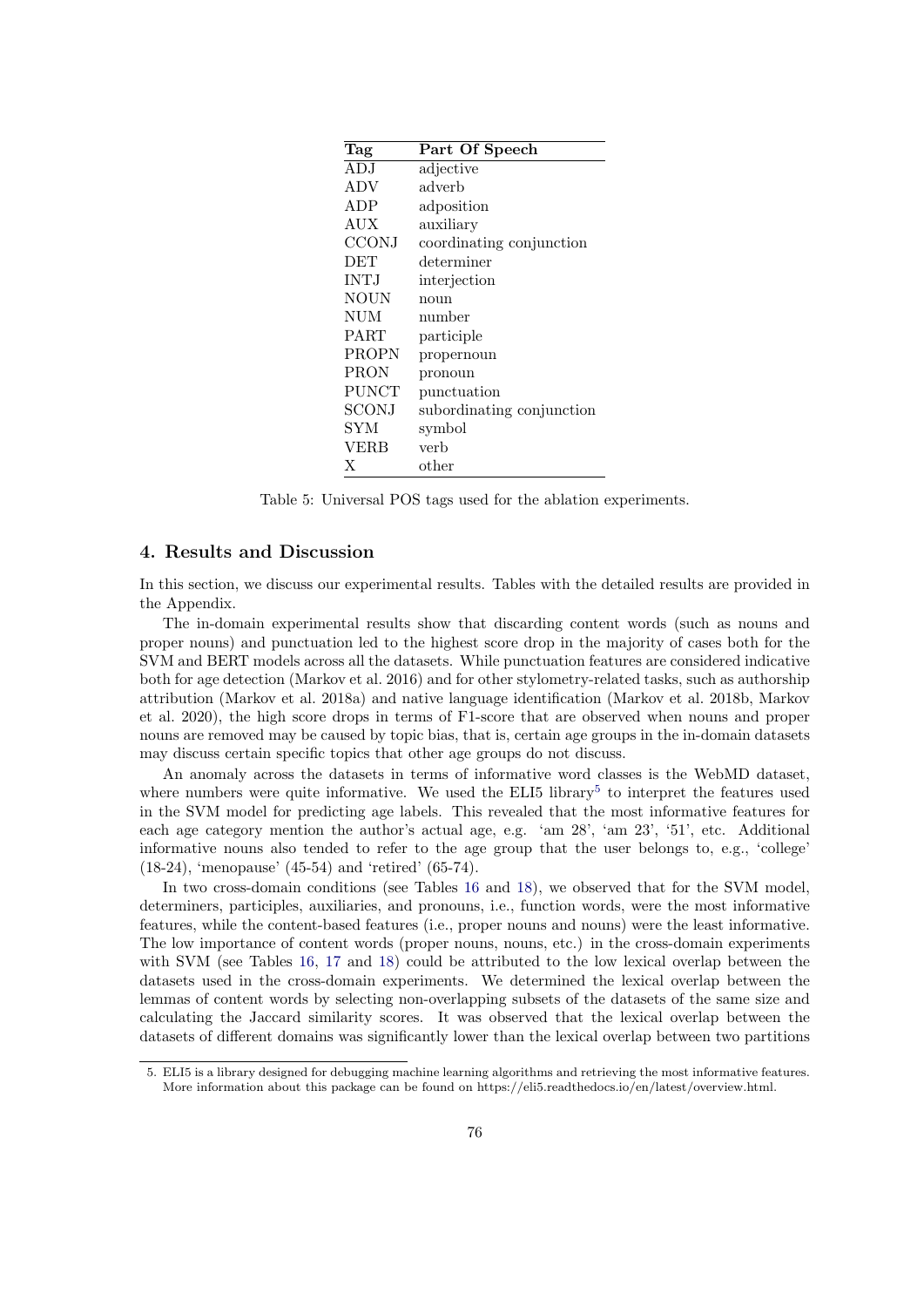|             | PAN(1) | WebMD $(1)$ | Blogs $(1)$ |
|-------------|--------|-------------|-------------|
| PAN $(2)$   | 0.44   | 0.15        | 0.13        |
| WebMD $(2)$ | 0.15   | 0.30        | 0.09        |
| Blogs $(2)$ | 0.12   | 0.09        | 0.28        |

Table 6: Jaccard similarity scores between data partitions. The partitions - (1) and (2) - are all equal in size (94,006) and non-overlapping.

of the same dataset. Low lexical overlap could be one of the reasons why content words lose their importance in the cross-domain condition.

These results seem to correlate with the performance of both the SVM and BERT models in the cross-domain settings: the higher the lexical overlap between the datasets, the higher the performance of the models. For example, the lexical overlap between the PAN data and the WebMD dataset (0.15) is higher than the overlap between the PAN data and Blog Authorship Corpus (0.12). Consequently, the performance of the SVM and BERT models when they are trained on the PAN data and tested on the WebMD data (Tables [16](#page-12-0) and [19\)](#page-13-0) is higher than when the models are trained on the PAN data and tested on the Blog Authorship corpus (Tables [18](#page-12-1) and [21\)](#page-13-1).

For the experiments with BERT in the cross-domain settings, we observe a substantial drop in performance on all the datasets when content-bearing words (i.e., nouns, adverbs) are removed and a relatively small drop when function words are omitted. These cross-domain results are in line with the in-domain observations by Talman et al. (2021) for a non-stylometric task (natural language inference), who report that the performance of the BERT model drops the most when content-bearing words are removed from the data. We can also observe that removing punctuation leads to a high score drop as well, which is the second most frequent word class in our data (Table [7](#page-6-0) provides the relative frequency of the word classes in the datasets used).

<span id="page-6-0"></span>

|              | PAN '15 | <b>PAN '16</b> | PAN data | WebMD | <b>Blogs</b> |
|--------------|---------|----------------|----------|-------|--------------|
| ADJ          | 5.02    | 5.94           | 5.89     | 6.40  | 5.57         |
| ADP          | 6.18    | 7.78           | 7.67     | 8.25  | 8.30         |
| ADV          | 4.09    | 3.81           | 3.82     | 6.35  | 6.25         |
| <b>AUX</b>   | 4.06    | 3.72           | 3.74     | 6.83  | 5.12         |
| <b>CCONJ</b> | 1.60    | 1.74           | 1.73     | 3.66  | 3.26         |
| DET          | 6.25    | 6.68           | 6.65     | 9.38  | 7.67         |
| <b>INTJ</b>  | 0.65    | 0.56           | 0.56     | 0.14  | 1.01         |
| <b>NOUN</b>  | 15.91   | 19.86          | 19.6     | 15.89 | 14.61        |
| NUM          | 1.38    | 1.72           | 1.7      | 2.3   | 1.23         |
| PART         | 2.17    | 2.13           | 2.13     | 2.72  | 1.35         |
| PRON         | 6.33    | 4.55           | 4.67     | 8.82  | 11.03        |
| <b>PROPN</b> | 12.40   | 12.85          | 12.82    | 3.02  | 4.42         |
| <b>PUNCT</b> | 18.56   | 13.41          | 13.74    | 10.06 | 13.61        |
| SCONJ        | 0.94    | 0.84           | 0.84     | 1.72  | 1.35         |
| SYM          | 1.80    | 2.16           | 2.14     | 0.22  | 0.13         |
| VERB         | 9.37    | 9.47           | 9.47     | 12.30 | 13.04        |
| Х            | 3.29    | 2.79           | 2.82     | 0.06  | 0.36         |

Table 7: Relative frequency of the POS tags in the datasets.

While for the SVM approach features are extracted directly from the modified data, due to the nature of the BERT model that already has prior knowledge from pre-training, removing highlyfrequent word classes essential for the meaning representation (content-bearing words), and therefore, fine-tuning and testing the model on meaningless data, affects the transfer learning and therefore its performance both under in-domain and cross-domain age detection conditions. In other words, these results indicate that BERT does not only rely on stylometric information (for example, function words and punctuation mark usage) when predicting the age of the author, but also on other cues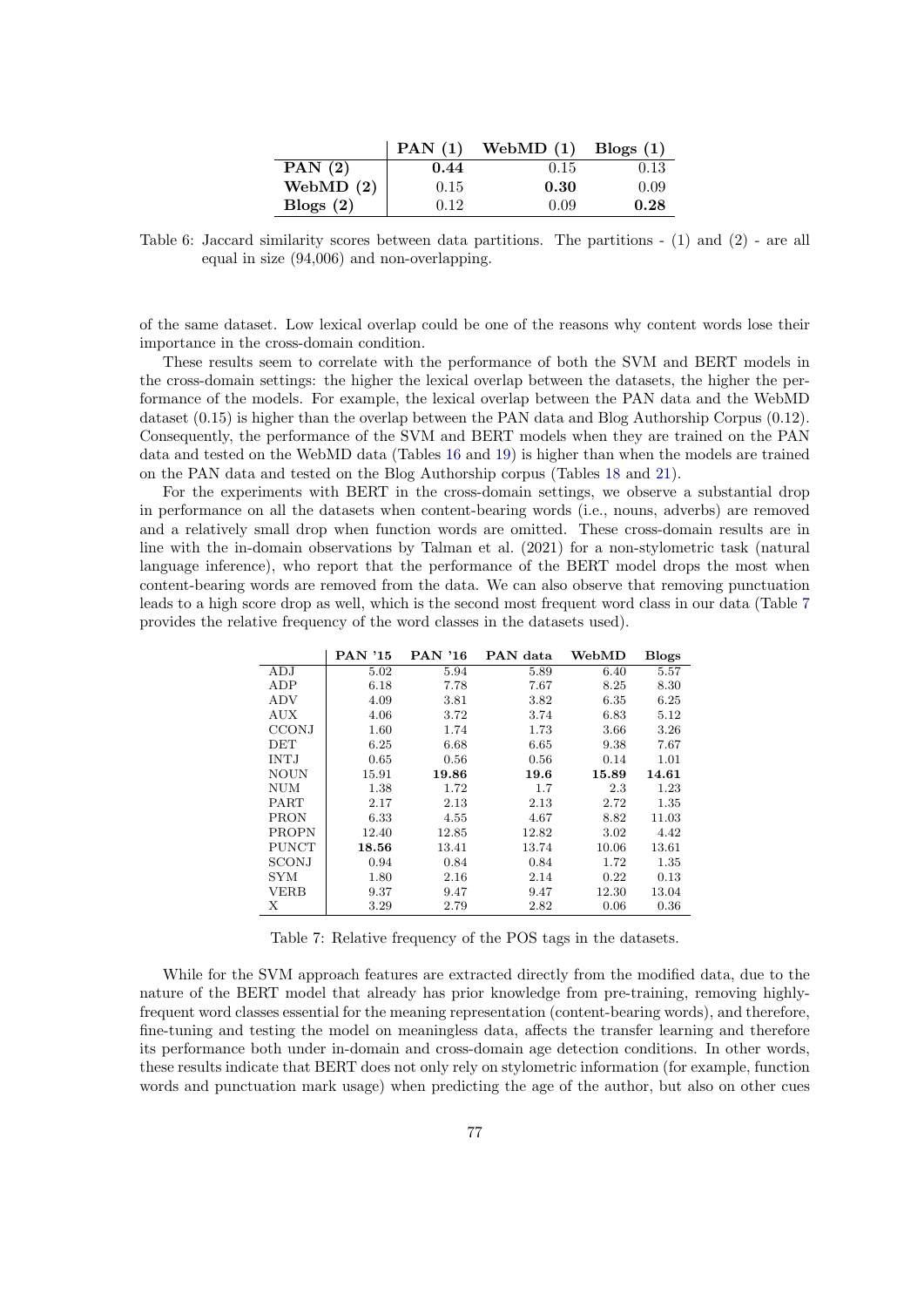that might be related to topical and statistical bias in the data, as shown by a large drop in the cross-domain setup when content words are omitted.

Considering the overall effect of the POS ablation, the BERT model seems to be more sensitive to the removal of individual POS tags than the SVM model. For example, when comparing the performance of the SVM and BERT models trained on the Blog Authorship Corpus and tested on the WebMD dataset (Tables [17](#page-12-0) and [20\)](#page-13-0), the performance drop for the BERT model is considerably higher than from the SVM model. For example, removing nouns lowers the performance of the SVM model by 2.84 F1 points, while removing the same word class lowers the performance of the BERT model by 5.12 F1 points.

Furthermore, BERT performs better in almost all the examined experimental settings, with the exception of the results on the WebMD dataset (see Table [10](#page-10-0) and [14\)](#page-11-0), where SVM performs better  $(29.85\%$  versus  $50.06\%$  F1-macro). This could be related to the relatively higher number of classes in this dataset (seven).

In the cross-domain condition, the performance of both SVM and BERT models drops substantially compared to the in-domain condition, despite the smaller number of classes, which is generally the case for cross-domain experiments.

## 5. Conclusion

In this paper, the importance of word classes for the in-domain and cross-domain age detection task was explored using both SVM and BERT. The experimental results with SVM showed that in the in-domain settings, content words are the most informative features, while in the cross-domain setup, function words are the most informative features in the majority of cases. This indicates that more attention should be paid to avoiding overfitting on content-based or topical words when developing machine learning approaches for the cross-domain age detection task.

The results for the BERT model, however, are different. BERT relies on highly-frequent word classes such as nouns and punctuation when making predictions. The observed behavior can be attributed to the different nature of BERT: it is a pre-trained language model, while SVM builds feature vectors directly from the modified data. This however may also indicate that BERT relies not only on stylometric information, such as punctuation mark usage, when predicting the age of the author, but also on other cues related to topical and statistical bias present in the data, as evidenced by the high importance of content-carrying words in the cross-domain setup.

In future work, we will conduct a detailed analysis of the topics present in the datasets in order to investigate whether the importance of content words for BERT is partially related to the topic bias present in the data. We will also examine other pre-trained language models in order to better generalize the findings.

### 6. Acknowledgement

This research has been supported by the Flemish Research Foundation through the bilateral research project FWO G070619N "The Linguistic Landscape of Hate Speech on Social Media". The research also received funding from the Flemish Government (AI Research Program).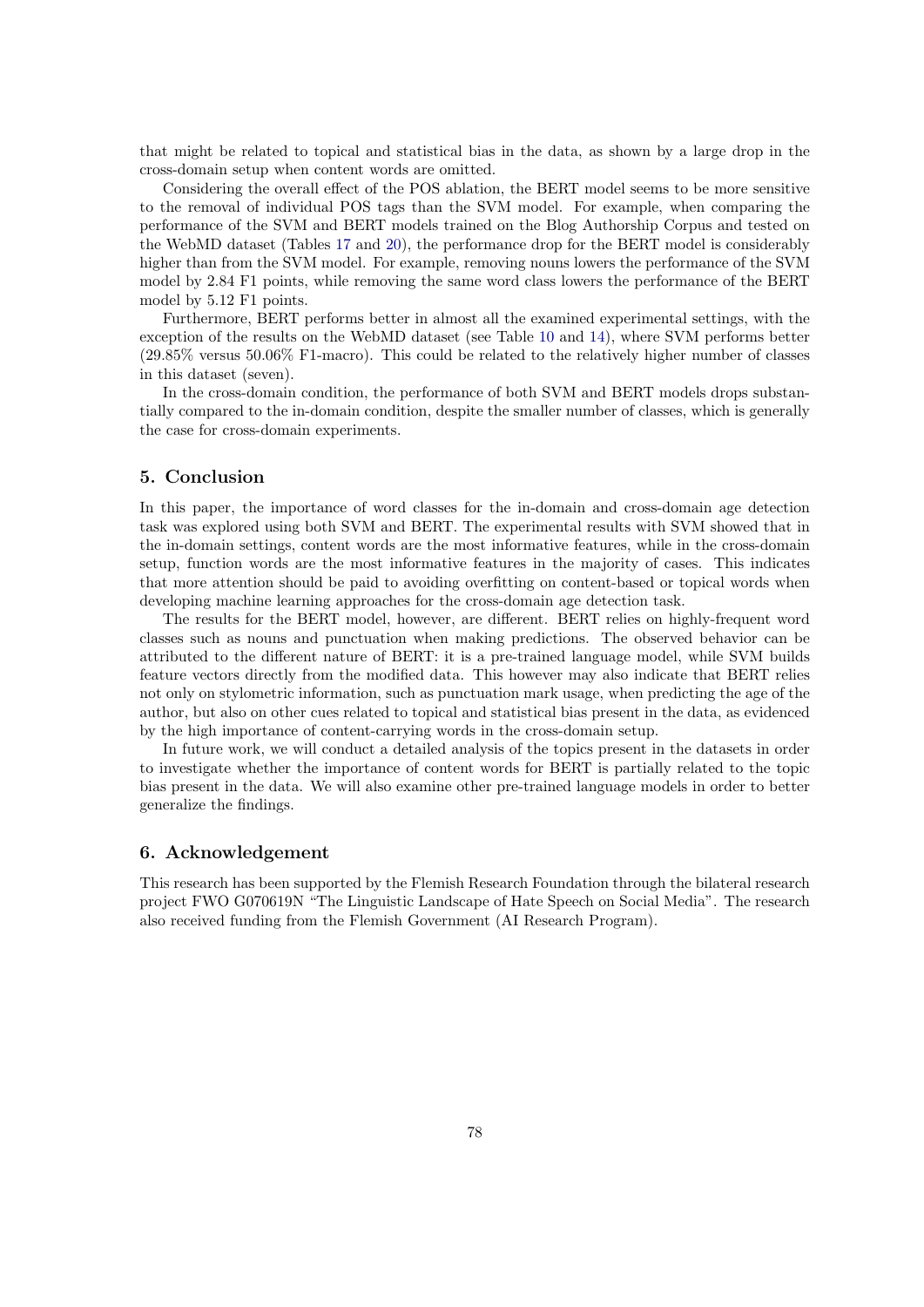## References

- Abdul-Mageed, Muhammad, Chiyu Zhang, Arun Rajendran, AbdelRahim Elmadany, Michael Przystupa, and Lyle Ungar (2019), Sentence-Level BERT and Multi-Task Learning of Age and Gender in Social Media, CoRR.
- Alzahrani, Esam and Leon Jololian (2021), How Different Text-preprocessing Techniques Using The BERT Model Affect The Gender Profiling of Authors, CS & IT Conference Proceedings, Vol. 11, pp. 1–8.
- Argamon, Shlomo, Moshe Koppel, James Pennebaker, and Jonathan Schler (2009), Automatically Profiling the Author of an Anonymous Text, Communications of the ACM 52 (2), pp. 119–123. Association for Computing Machinery.
- Barbieri, Federica (2008), Patterns of age-based linguistic variation in American English, Journal of Sociolinguistics 12 (1), pp. 58 – 88, John Wiley & Sons.
- Bilan, Ivan and Desislava Zhekova (2016), Caps: A cross-genre author profiling system., Working Notes Papers of the CLEF 2016 Evaluation Labs, CLEF and CEUR-WS.org, Evora, Portugal, pp. 824–835.
- Chen, Jing, Long Cheng, Xi Yang, Jun Liang, Bing Quan, and Shoushan Li (2019), Joint Learning with both Classification and Regression Models for Age Prediction, Journal of Physics: Conference Series, Vol. 1168, IOP Publishing, pp. 1–12.
- Chung, Cindy and James W Pennebaker (2007), The Psychological Functions of Function Words, Social Communication 1, pp. 343–359, Psychology Press.
- Devlin, Jacob, Ming-Wei Chang, Kenton Lee, and Kristina N. Toutanova (2019), BERT: Pre-training of Deep Bidirectional Transformers for Language Understanding, 1, pp. 4171–4186, Association for Computational Linguistics, Minneapolis, Minnesota.
- Hochreiter, Sepp and Jürgen Schmidhuber (1997), Long Short-Term Memory, Neural Computation 9 (8), pp. 1735–1780, Neural Computation.
- Johannsen, Anders, Dirk Hovy, and Anders Søgaard (2015), Cross-lingual syntactic variation over age and gender, Proceedings of the Nineteenth Conference on Computational Natural Language Learning, Association for Computational Linguistics, Beijing, China, pp. 103–112.
- Markov, Ilia, Efstathios Stamatatos, and Grigori Sidorov (2018a), Improving Cross-Topic Authorship Attribution: The Role of Pre-Processing, Proceedings of the 18th International Conference on Computational Linguistics and Intelligent Text Processing, Vol. 10762, Springer, Budapest, Hungary, pp. 289–302.
- Markov, Ilia, Helena Gómez-Adorno, Grigori Sidorov, and Alexander Gelbukh (2016), Adapting Cross-Genre Author Profiling to Language and Corpus, Working Notes Papers of the CLEF  $2016$  Evaluation Labs, Vol. 1609, CLEF and CEUR-WS.org, Evora, Portugal, pp. 947–955.
- Markov, Ilia, Vivi Nastase, and Carlo Strapparava (2018b), Punctuation as Native Language Interference, Proceedings of the 27th International Conference on Computational Linguistics, Association for Computational Linguistics, Santa Fe, New Mexico, USA, pp. 3456–3466.
- Markov, Ilia, Vivi Nastase, and Carlo Strapparava (2020), Exploiting Native Language Interference for Native Language Identification, Natural Language Engineering 26, pp. 1–31, Cambridge University Press.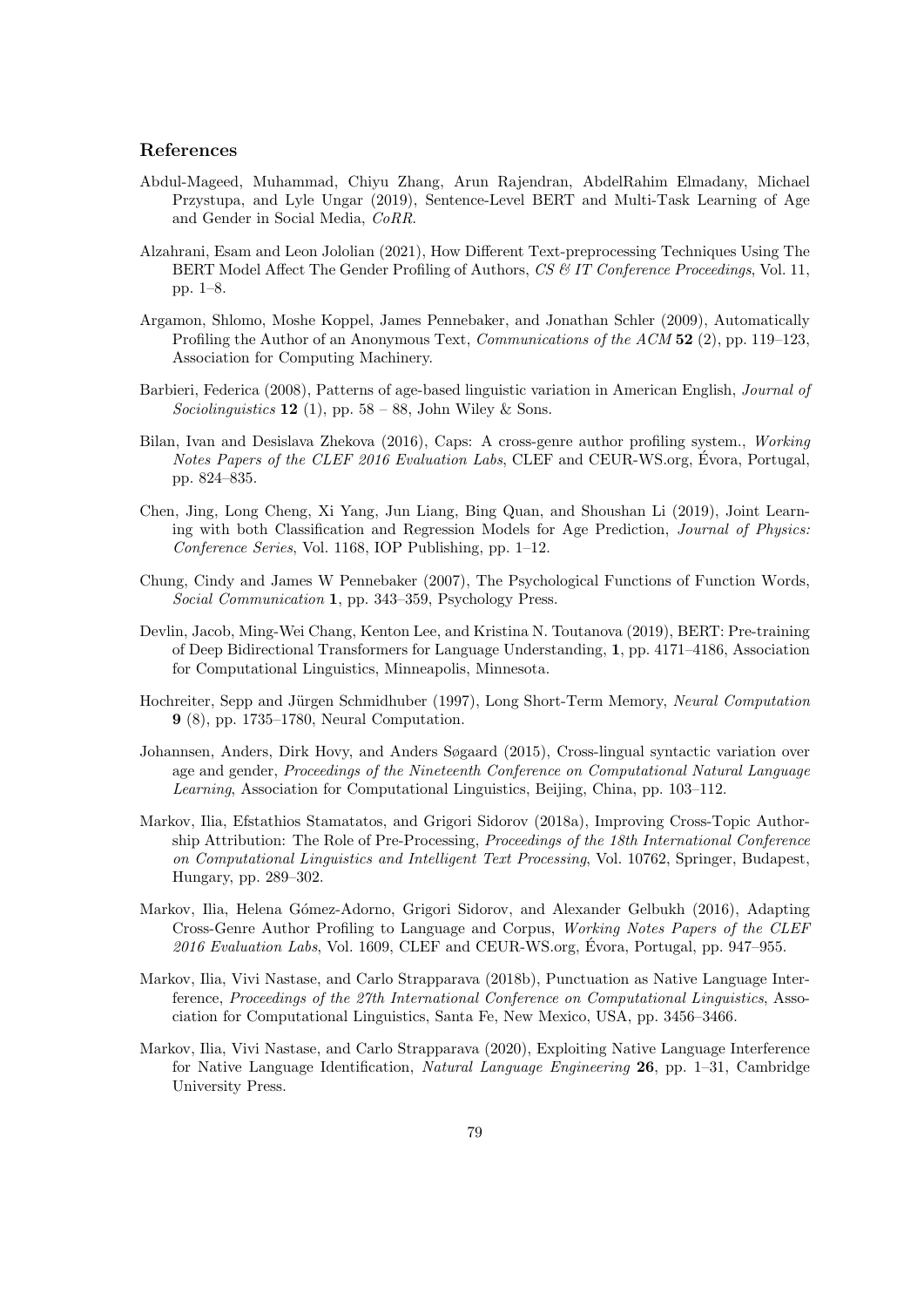- Modaresi, Pashutan, Matthias Liebeck, and Stefan Conrad (2016), Exploring the Effects of Cross-Genre Machine Learning for Author Profiling in PAN 2016., Working Notes Papers of the CLEF  $2016$  Evaluation Labs, CLEF and CEUR-WS.org, Evora, Portugal, pp. 970–977.
- Nguyen, Dong, Noah A. Smith, and Carolyn P. Rosé (2011), Author Age Prediction from Text using Linear Regression, Proceedings of the 5th ACL-HLT Workshop on Language Technology for Cultural Heritage, Social Sciences, and Humanities, Association for Computational Linguistics, Portland, Oregon, USA, pp. 115–123.
- Pardo, F., P. Rosso, B. Verhoeven, W. Daelemans, Martin Potthast, and Benno Stein (2016), Overview of the 4th Author Profiling Task at PAN 2016: Cross-Genre Evaluations, Working Notes Papers of the CLEF 2016 Evaluation Labs, CLEF and CEUR-WS.org, Evora, Portugal, ´ pp. 750–784.
- Polignano, Marco, Marco de Gemmis, and Giovanni Semeraro (2020), Contextualized BERT Sentence Embeddings for Author Profiling: The Cost of Performances, Springer International Publishing, Online, pp. 135–149.
- Rangel, Francisco, Fabio Celli, Paolo Rosso, Martin Potthast, Benno Stein, and Walter Daelemans (2015), Overview of the 3rd Author Profiling Task at PAN 2015, in Cappellato, Linda, Nicola Ferro, Gareth Jones, and Eric San Juan, editors, CLEF 2015 Evaluation Labs and Workshop – Working Notes Papers, CEUR-WS.org, Toulouse, France, pp. 1–8.
- Rickford, John and Price Mackenzie (2013), Girlz II women: Age-grading, language change and stylistic variation, *Journal of Sociolinguistics* **17** (2), pp. 143–179, John Wiley & Sons.
- Schler, Jonathan, Moshe Koppel, Shlomo Argamon, and James Pennebaker (2006), Effects of Age and Gender on Blogging., AAAI spring symposium: Computational approaches to analyzing weblogs, Vol. 6, Stanford, California, USA, pp. 199–205.
- Shrestha, Prasha, Nicolas Rey-Villamizar, Farig Sadeque, Ted Pedersen, Steven Bethard, and Thamar Solorio (2016), Age and Gender Prediction on Health Forum Data, Proceedings of the Tenth International Conference on Language Resources and Evaluation (LREC'16), European Language Resources Association (ELRA), Portoroz, Slovenia, pp. 3394–3401.
- Suman, Chanchal, Anugunj Naman, Sriparna Saha, and Pushpak Bhattacharyya (2021), A Multimodal Author Profiling System for Tweets, IEEE Transactions on Computational Social Systems 8 (6), pp. 1407–1416, IEEE.
- Talman, Aarne, Marianna Apidianaki, Stergios Chatzikyriakidis, and Jörg Tiedemann (2021), NLI Data Sanity Check: Assessing the Effect of Data Corruption on Model Performance, Proceedings of the 23rd Nordic Conference on Computational Linguistics (NoDaLiDa), Linköping University Electronic Press, Reykjavik, Iceland (Online), p. 276–287.
- van de Loo, Janneke, Guy De Pauw, and Walter Daelemans (2016), Text-Based Age and Gender Prediction for Online Safety Monitoring, *International Journal of Cyber-Security and Digital* Forensics 5, pp. 46–60, The Society of Digital Information and Wireless Communications.
- van der Goot, Rob, Nikola Ljubešić, Ian Matroos, Malvina Nissim, and Barbara Plank (2018), Bleaching Text: Abstract Features for Cross-lingual Gender Prediction, Proceedings of the 56th Annual Meeting of the Association for Computational Linguistics, Vol. 2, Association for Computational Linguistics, Melbourne, Australia, pp. 383–389.
- Zhang, Chiyu and Muhammad Abdul-Mageed (2019), BERT-Based Arabic Social Media Author Profiling, Working Notes of FIRE 2019 - Forum for Information Retrieval Evaluation, Vol. 2517, Kolkata, India, pp. 84–91.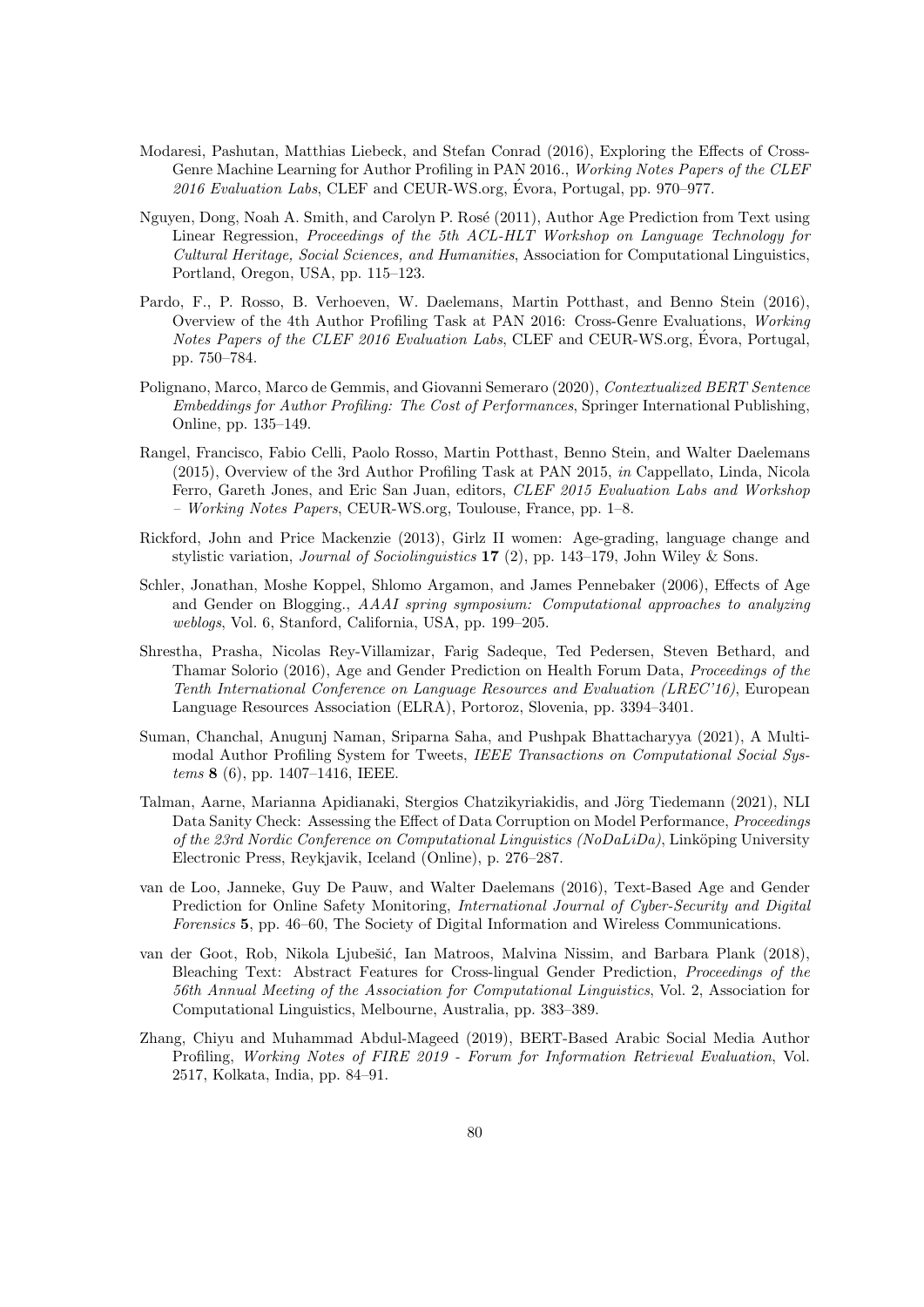# 7. Appendix

| Removed tag  | F1-macro | Score change |
|--------------|----------|--------------|
| None         | 58.47    | 0.00         |
| DET          | 58.65    | $+0.18$      |
| SYM          | 58.76    | $+0.29$      |
| <b>PART</b>  | 58.30    | $-0.17$      |
| CCONJ        | 58.20    | $-0.27$      |
| PRON         | 58.13    | $-0.34$      |
| ADV          | 58.11    | $-0.36$      |
| SCONJ        | 58.09    | $-0.39$      |
| ADP          | 58.00    | $-0.47$      |
| INT.J        | 57.93    | $-0.54$      |
| NUM          | 57.87    | $-0.61$      |
| AUX          | 57.53    | $-0.94$      |
| <b>VERB</b>  | 57.43    | $-1.04$      |
| ADJ          | 56.89    | $-1.58$      |
| <b>PROPN</b> | 55.42    | $-3.05$      |
| PUNCT        | 55.34    | $-3.13$      |
| X            | 55.04    | $-3.43$      |
| NOUN         | 54.22    | $-4.25$      |

| Removed tag  | F1-macro | Score change |
|--------------|----------|--------------|
| None         | 59.67    | 0.00         |
| <b>SCONJ</b> | 59.73    | $+0.07$      |
| <b>NUM</b>   | 59.65    | $-0.02$      |
| <b>CCONJ</b> | 59.59    | $-0.08$      |
| X            | 59.57    | $-0.09$      |
| <b>AUX</b>   | 59.52    | $-0.15$      |
| <b>INTJ</b>  | 59.50    | $-0.16$      |
| SYM          | 59.41    | $-0.26$      |
| <b>PRON</b>  | 59.38    | $-0.29$      |
| <b>ADV</b>   | 59.26    | $-0.41$      |
| PART         | 59.18    | $-0.49$      |
| VERB         | 59.05    | $-0.62$      |
| <b>DET</b>   | 58.67    | $-1.00$      |
| ADP          | 58.54    | -1.13        |
| ADJ          | 58.48    | $-1.19$      |
| <b>PUNCT</b> | 58.14    | $-1.53$      |
| <b>PROPN</b> | 55.30    | -4.36        |
| <b>NOUN</b>  | 54.82    | $-4.84$      |

| Table 8: In-domain results for the abla- |  |                                   |  |  |
|------------------------------------------|--|-----------------------------------|--|--|
|                                          |  | tion experiments with SVM on      |  |  |
|                                          |  | the PAN $15$ dataset (4 classes). |  |  |

| Table 9: In-domain results for the abla- |  |
|------------------------------------------|--|
| tion experiments with SVM on             |  |
| the PAN '16 dataset (5 classes).         |  |

<span id="page-10-0"></span>

| Removed tag  | F1-macro | Score change |
|--------------|----------|--------------|
| None         | 50.06    | 0.00         |
| X            | 50.08    | $+0.02$      |
| <b>PUNCT</b> | 50.08    | $+0.02$      |
| <b>PART</b>  | 50.13    | $+0.07$      |
| <b>CCONJ</b> | 50.19    | $+0.13$      |
| PRON         | 50.19    | $+0.13$      |
| ADP          | 50.20    | $+0.14$      |
| <b>DET</b>   | 50.27    | $+0.21$      |
| <b>SYM</b>   | 50.05    | $+0.00$      |
| <b>INTJ</b>  | 50.05    | $-0.01$      |
| SCONJ        | 49.99    | $-0.06$      |
| <b>AUX</b>   | 49.93    | $-0.13$      |
| <b>ADV</b>   | 49.92    | $-0.14$      |
| ADJ          | 49.79    | $-0.27$      |
| <b>VERB</b>  | 49.79    | $-0.27$      |
| PROPN        | 49.50    | $-0.56$      |
| <b>NUM</b>   | 49.13    | $-0.93$      |
| NOUN         | 48.54    | $-1.51$      |
|              |          |              |

| Removed tag  | $F1$ -macro | Score change |
|--------------|-------------|--------------|
| None         | 43.45       | 0.00         |
| $\rm DET$    | 43.45       | $+0.00$      |
| SYM          | 43.45       | $+0.00$      |
| PART         | 43.45       | $+0.01$      |
| <b>CCONJ</b> | 43.50       | $+0.05$      |
| <b>PUNCT</b> | 43.44       | $-0.01$      |
| Х            | 43.43       | $-0.02$      |
| AUX          | 43.33       | $-0.12$      |
| SCONJ        | 43.32       | $-0.12$      |
| ADV          | 43.29       | $-0.16$      |
| ADP          | 43.22       | $-0.23$      |
| NUM          | 43.21       | $-0.24$      |
| PRON         | 43.18       | $-0.27$      |
| <b>INTJ</b>  | 43.18       | $-0.27$      |
| ADJ          | 43.03       | $-0.42$      |
| <b>VERB</b>  | 42.91       | $-0.54$      |
| <b>PROPN</b> | 42.61       | $-0.84$      |
| NOUN         | 41.14       | -2.31        |

Table 10: In-domain results for the ablation experiments with SVM on the WebMD dataset (7 classes).

Table 11: In-domain results for the ablation experiments with SVM on the Blog Authorship Corpus (4 classes).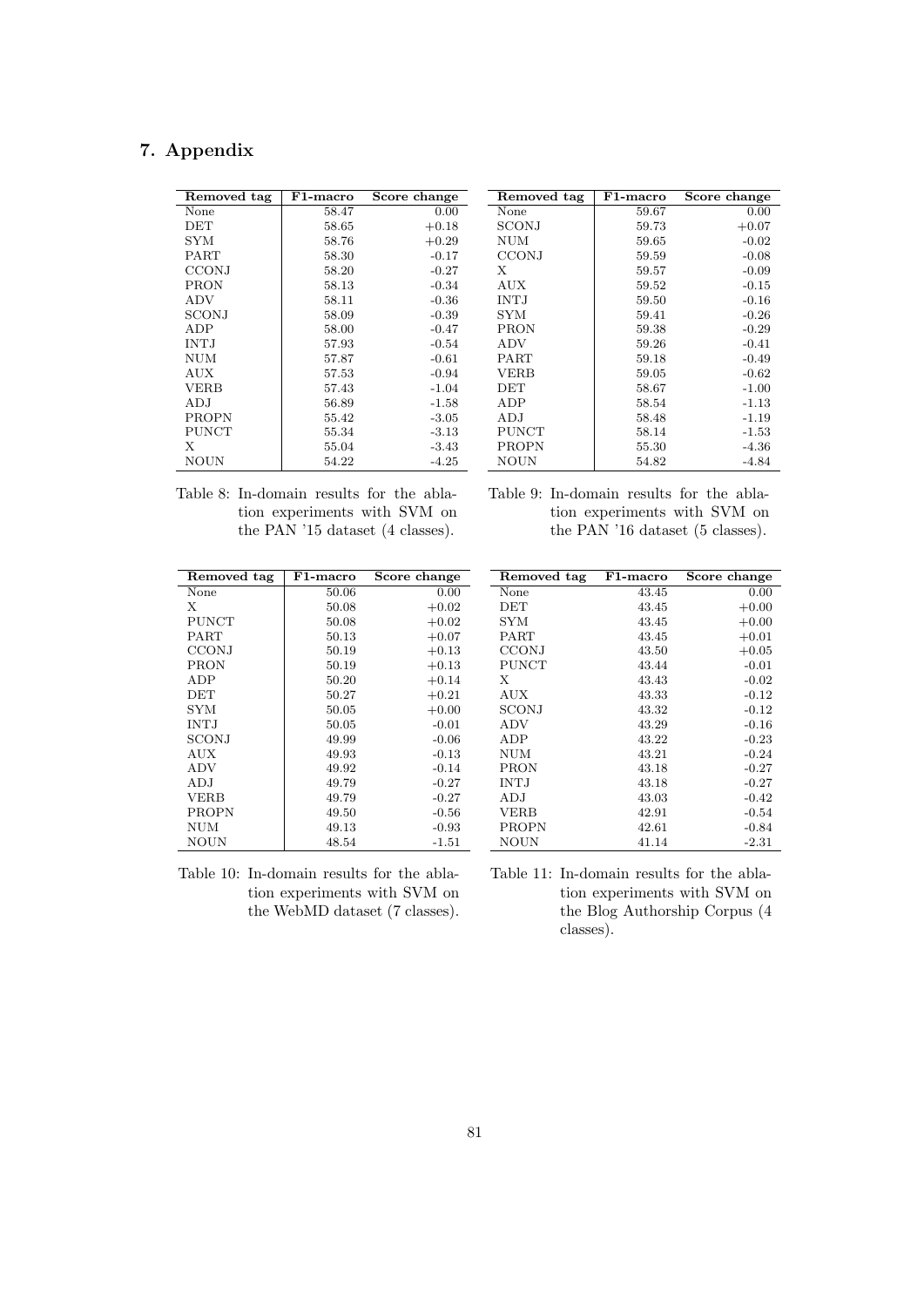| Removed tag  | $_{\rm F1-maccro}$ | Score change |
|--------------|--------------------|--------------|
| None         | 68.09              | 0.00         |
| <b>CCONJ</b> | 68.43              | $+0.34$      |
| <b>PART</b>  | 68.25              | $+0.16$      |
| SCONJ        | 67.44              | $-0.65$      |
| PRON         | 67.37              | $-0.73$      |
| NUM          | 67.32              | $-0.77$      |
| <b>INTJ</b>  | 67.21              | $-0.88$      |
| <b>VERB</b>  | 67.12              | $-0.97$      |
| ADJ          | 66.97              | $-1.12$      |
| SYM          | 66.87              | $-1.22$      |
| DET          | 66.65              | $-1.44$      |
| AUX          | 66.64              | $-1.46$      |
| X            | 66.33              | $-1.76$      |
| ADP          | 66.30              | $-1.79$      |
| <b>ADV</b>   | 65.96              | $-2.13$      |
| <b>NOUN</b>  | 64.55              | $-3.55$      |
| PROPN        | 63.54              | -4.56        |
| <b>PUNCT</b> | 62.68              | $-5.41$      |

| Removed tag  | $_{\rm F1-maccro}$ | Score change |
|--------------|--------------------|--------------|
| None         | 66.33              | 0.00         |
| <b>CCONJ</b> | 66.17              | $-0.17$      |
| SYM          | 66.03              | $-0.30$      |
| <b>ADV</b>   | 65.98              | $-0.36$      |
| PRON         | 65.80              | $-0.54$      |
| <b>PART</b>  | 65.76              | $-0.57$      |
| SCONJ        | 65.71              | $-0.62$      |
| DET          | 65.70              | $-0.63$      |
| NUM          | 65.62              | $-0.71$      |
| <b>VERB</b>  | 65.43              | $-0.90$      |
| AUX          | 65.42              | $-0.91$      |
| X            | 65.32              | $-1.01$      |
| <b>INTJ</b>  | 65.31              | $-1.02$      |
| ADP          | 64.93              | $-1.40$      |
| ADJ          | 64.12              | $-2.21$      |
| <b>PUNCT</b> | 62.80              | $-3.54$      |
| PROPN        | 60.78              | $-5.55$      |
| <b>NOUN</b>  | 59.85              | $-6.48$      |

Table 12: In-domain results for the ablation experiments with BERT on the PAN '15 dataset (4 classes).

| Table 13: In-domain results for the abla- |
|-------------------------------------------|
| tion experiments with BERT on             |
| the PAN '16 dataset (5 classes).          |

<span id="page-11-0"></span>

| Removed tag  | F1-macro | Score change | Removed tag  | F1-macro | Score change |
|--------------|----------|--------------|--------------|----------|--------------|
| None         | 29.85    | 0.00         | <b>NONE</b>  | 46.87    | 0.00         |
| <b>INTJ</b>  | 30.26    | $+0.41$      | AUX          | 46.97    | $+0.11$      |
| X            | 30.19    | $+0.34$      | <b>SCONJ</b> | 46.86    | $-0.01$      |
| <b>SYM</b>   | 30.16    | $+0.30$      | PART         | 46.86    | $-0.01$      |
| <b>PRON</b>  | 30.11    | $+0.26$      | DET          | 46.81    | $-0.06$      |
| PART         | 30.09    | $+0.24$      | ADP          | 46.67    | $-0.20$      |
| ADV          | 29.94    | $+0.09$      | <b>CCONJ</b> | 46.66    | $-0.21$      |
| SCONJ        | 29.81    | $-0.04$      | <b>SYM</b>   | 46.63    | $-0.23$      |
| ADP          | 29.76    | $-0.09$      | <b>INTJ</b>  | 46.63    | $-0.24$      |
| ADJ          | 29.67    | $-0.18$      | <b>VERB</b>  | 46.56    | $-0.31$      |
| DET          | 29.64    | $-0.21$      | Х            | 46.51    | $-0.36$      |
| <b>CCONJ</b> | 29.63    | $-0.23$      | ADV          | 46.42    | $-0.45$      |
| AUX.         | 29.42    | $-0.44$      | ADJ          | 46.26    | $-0.61$      |
| <b>PUNCT</b> | 29.34    | $-0.52$      | <b>PROPN</b> | 46.04    | $-0.83$      |
| <b>PROPN</b> | 29.28    | $-0.57$      | <b>PUNCT</b> | 45.86    | $-1.01$      |
| <b>VERB</b>  | 29.02    | $-0.83$      | <b>PRON</b>  | 45.82    | $-1.05$      |
| <b>NUM</b>   | 28.72    | $-1.13$      | NUM          | 45.68    | $-1.19$      |
| <b>NOUN</b>  | 28.49    | $-1.36$      | <b>NOUN</b>  | 43.82    | $-3.05$      |

Table 14: In-domain results for the ablation experiments with BERT on the WebMD dataset (7 classes).

Table 15: In-domain results for the ablation experiments with BERT on the Blog Authorship Corpus (4 classes).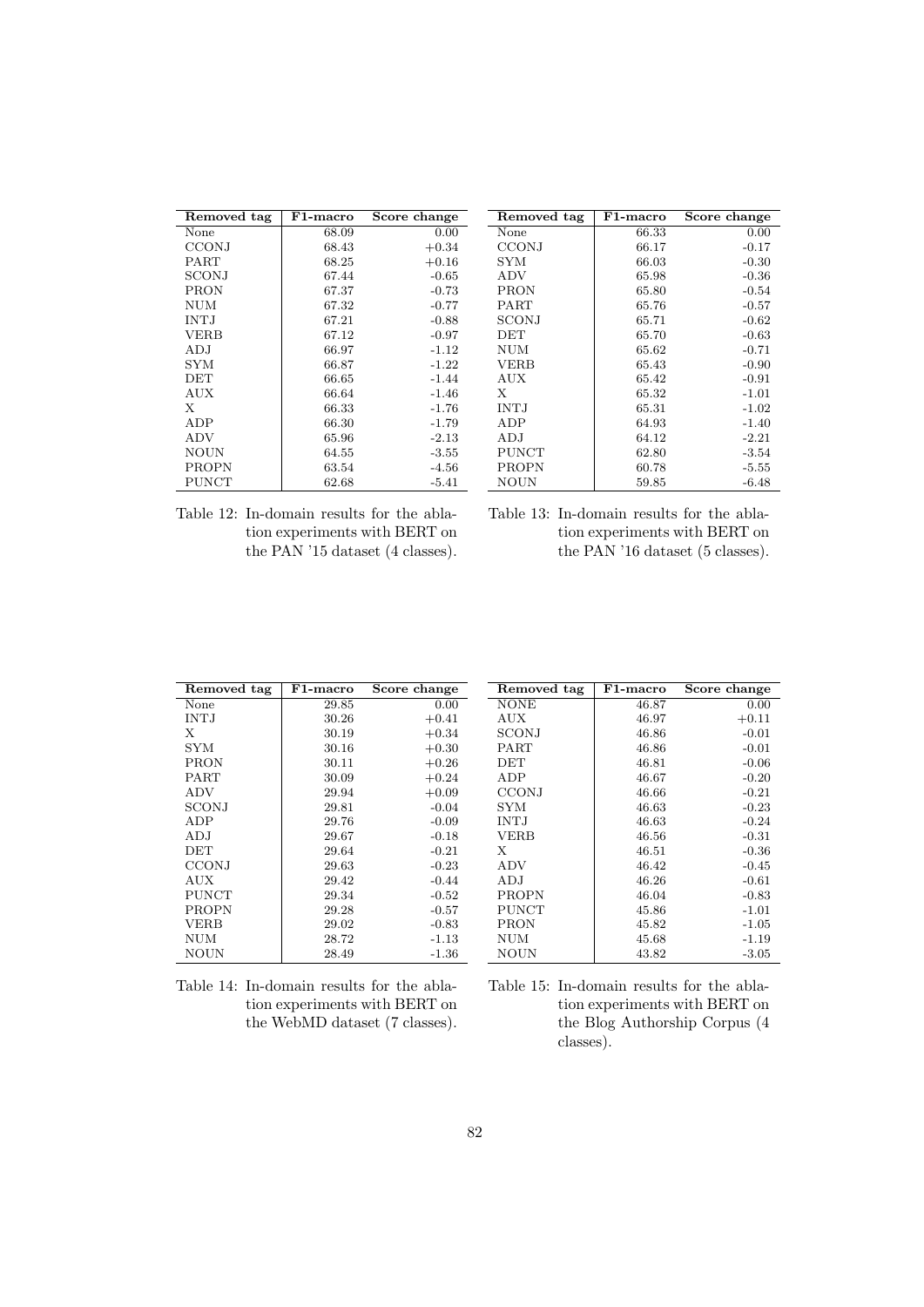<span id="page-12-0"></span>

| Removed tag  | F1-macro | Score change | Removed tag  | F1-macro | Score change |
|--------------|----------|--------------|--------------|----------|--------------|
| None         | 34.39    | 0.00         | None         | 25.50    | 0.00         |
| X            | 34.97    | $+0.58$      | <b>SYM</b>   | 25.50    | $+0.00$      |
| PROPN        | 34.84    | $+0.45$      | <b>PROPN</b> | 25.53    | $+0.03$      |
| <b>CCONJ</b> | 34.74    | $+0.35$      | ADV          | 25.56    | $+0.06$      |
| ADP          | 34.63    | $+0.24$      | <b>NUM</b>   | 25.62    | $+0.12$      |
| <b>NOUN</b>  | 34.57    | $+0.17$      | <b>CCONJ</b> | 25.76    | $+0.26$      |
| ADJ          | 34.55    | $+0.16$      | DET          | 25.90    | $+0.40$      |
| <b>VERB</b>  | 34.54    | $+0.15$      | <b>PUNCT</b> | 25.49    | $-0.01$      |
| <b>INTJ</b>  | 34.51    | $+0.11$      | <b>INTJ</b>  | 25.46    | $-0.04$      |
| <b>NUM</b>   | 34.45    | $+0.06$      | X            | 25.41    | $-0.09$      |
| <b>SCONJ</b> | 34.41    | $+0.02$      | <b>VERB</b>  | 25.40    | $-0.10$      |
| <b>SYM</b>   | 34.38    | $-0.01$      | SCONJ        | 25.36    | $-0.14$      |
| <b>PUNCT</b> | 34.33    | $-0.06$      | PART         | 25.35    | $-0.15$      |
| <b>PRON</b>  | 34.28    | $-0.11$      | ADP          | 25.27    | $-0.23$      |
| ADV          | 34.29    | $-0.11$      | ADJ          | 24.85    | $-0.65$      |
| <b>AUX</b>   | 34.25    | $-0.14$      | AUX          | 24.70    | $-0.80$      |
| PART         | 34.19    | $-0.20$      | <b>PRON</b>  | 24.51    | $-0.99$      |
| DET          | 34.18    | $-0.21$      | NOUN         | 22.66    | $-2.84$      |
|              |          |              |              |          |              |

<span id="page-12-1"></span>Table 16: Cross-domain results for the ablation experiments with SVM: training on PAN data, testing on WebMD (3 classes).

| Table 17: Cross-domain results for the ab- |  |                              |                              |  |
|--------------------------------------------|--|------------------------------|------------------------------|--|
|                                            |  |                              | lation experiments with SVM: |  |
|                                            |  |                              | training on the Blog Au-     |  |
|                                            |  |                              | thorship Corpus, testing on  |  |
|                                            |  | WebMD $(3 \text{ classes}).$ |                              |  |

| Removed tag  | F1-macro | Score change |
|--------------|----------|--------------|
| None         | 24.06    | 0.00         |
| X            | 27.47    | $+3.41$      |
| PROPN        | 26.79    | $+2.73$      |
| ADP          | 25.95    | $+1.89$      |
| <b>NOUN</b>  | 25.06    | $+1.00$      |
| ADJ          | 24.34    | $+0.28$      |
| <b>ADV</b>   | 24.34    | $+0.28$      |
| SCONJ        | 24.33    | $+0.27$      |
| NUM          | 24.32    | $+0.26$      |
| <b>AUX</b>   | 24.27    | $+0.21$      |
| <b>INTJ</b>  | 24.11    | $+0.05$      |
| <b>SYM</b>   | 24.06    | 0.00         |
| <b>PUNCT</b> | 23.78    | $-0.28$      |
| <b>PART</b>  | 23.33    | $-0.73$      |
| VERB         | 23.28    | $-0.78$      |
| DET          | 21.01    | $-3.05$      |
| CCONJ        | 20.22    | $-3.84$      |
| PRON         | 20.07    | -3.99        |

| Table 18: Cross-domain results for the ablation experiments with |  |  |  |  |  |
|------------------------------------------------------------------|--|--|--|--|--|
| SVM: training on PAN data, testing on the Blog Author-           |  |  |  |  |  |
| ship Corpus (3 classes).                                         |  |  |  |  |  |